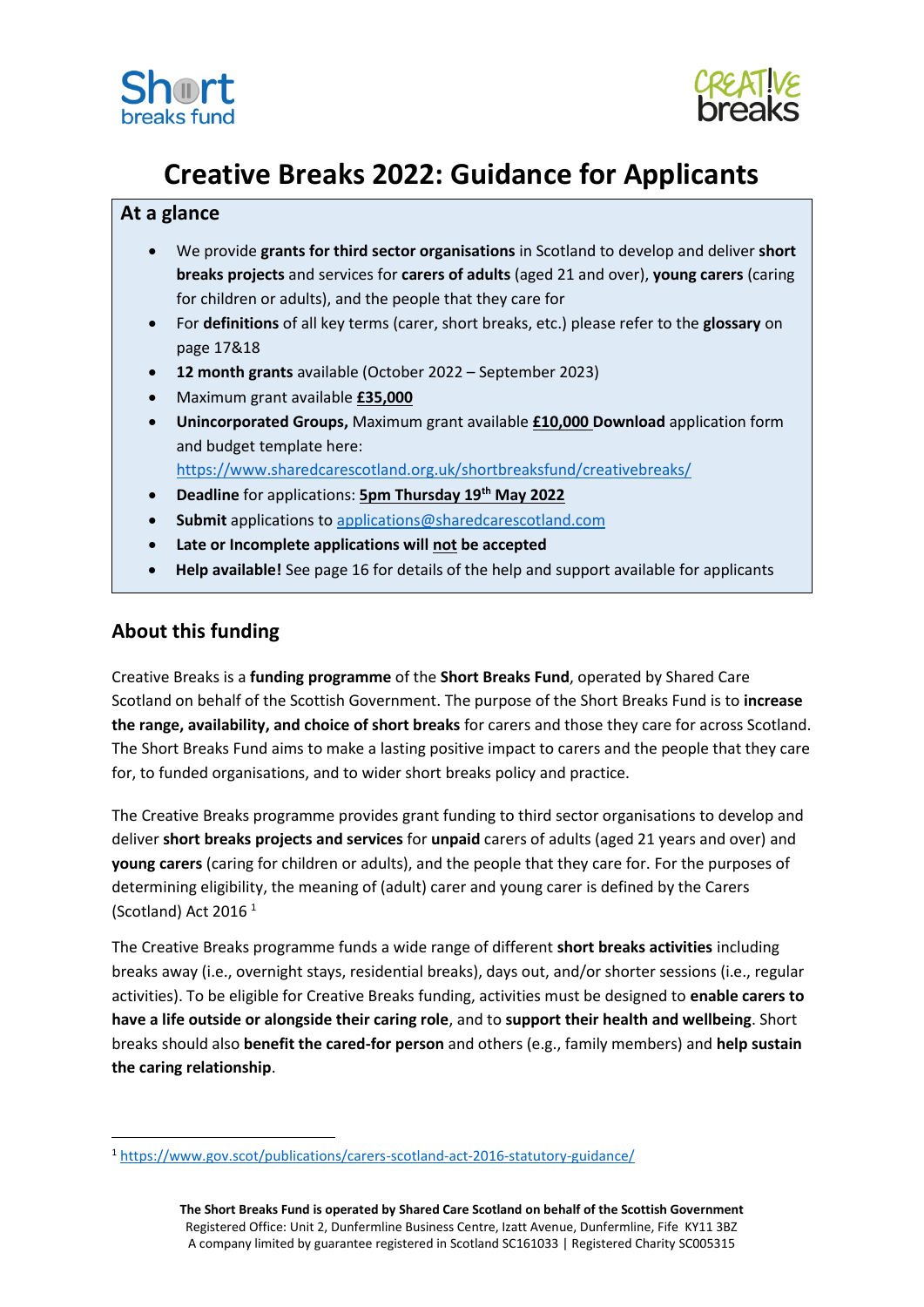Short break activities can be for the carers, for the people they care for, or for both the carers and the cared-for people to enjoy together. To be eligible for Creative Breaks funding, projects must be able to **evidence how their activities will benefit both the carers and the people they care for**, by providing a break from their normal routine.

This applies even if only one party participates in the activity: e.g., the cared-for person attends a weekly social club. In this example, the project must demonstrate how the cared-for person attending the club provides a meaningful short break for the carer that meets their needs.

## **Eligibility criteria: who can apply?**

If you can answer 'YES' to the following four questions about your organisation, then you are eligible to apply for a Creative Breaks grant:

- Is your organisation a third sector (voluntary) organisation operating in Scotland?
- Is your organisation a registered charity **OR** a constituted organisation that has only charitable purpose(s) and that delivers public benefit<sup>2</sup>?
- Does your organisation have all of the relevant registrations, policies and procedures required for your work in place (e.g., PVG checks, safeguarding, Care Inspectorate registration etc.)?
- Does your organisation have appropriate and effective governance and financial management arrangements, and a bank account in the name of the organisation that requires at least two signatories?

Eligible organisations can apply for more than one grant, provided the projects are in different local authority areas **and/or** for different groups of beneficiaries. However, please be realistic about making multiple applications as the fund is likely to be very oversubscribed.

We welcome applications from organisations and projects that are currently or have previously been funded by Creative Breaks and/or other Short Breaks Fund programmes, as well as from organisations that are new to the fund. Our assessors will consider your past performance when reviewing your application.

We also welcome applications from organisations that have previously made unsuccessful applications to the fund. Please take any previous feedback from us into account if reapplying for funding.

Please note that if you are an **unincorporated organisation** the **maximum grant** that you can apply for is **£10,000**. You can refer to our guidance notes for more information about unincorporated organisations. See definition in the Glossary on page 18.

<sup>2</sup> Your organisation's constitution **must** clearly state that its purposes are solely charitable and that it delivers public benefit in achieving its purpose(s). Further guidance on what is meant by "charitable purpose(s)" and "public benefit" is available on the website of the Office of the Scottish Charity Regulator (OSCR): <http://www.oscr.org.uk/charities/becoming-a-charity/meeting-the-charity-test>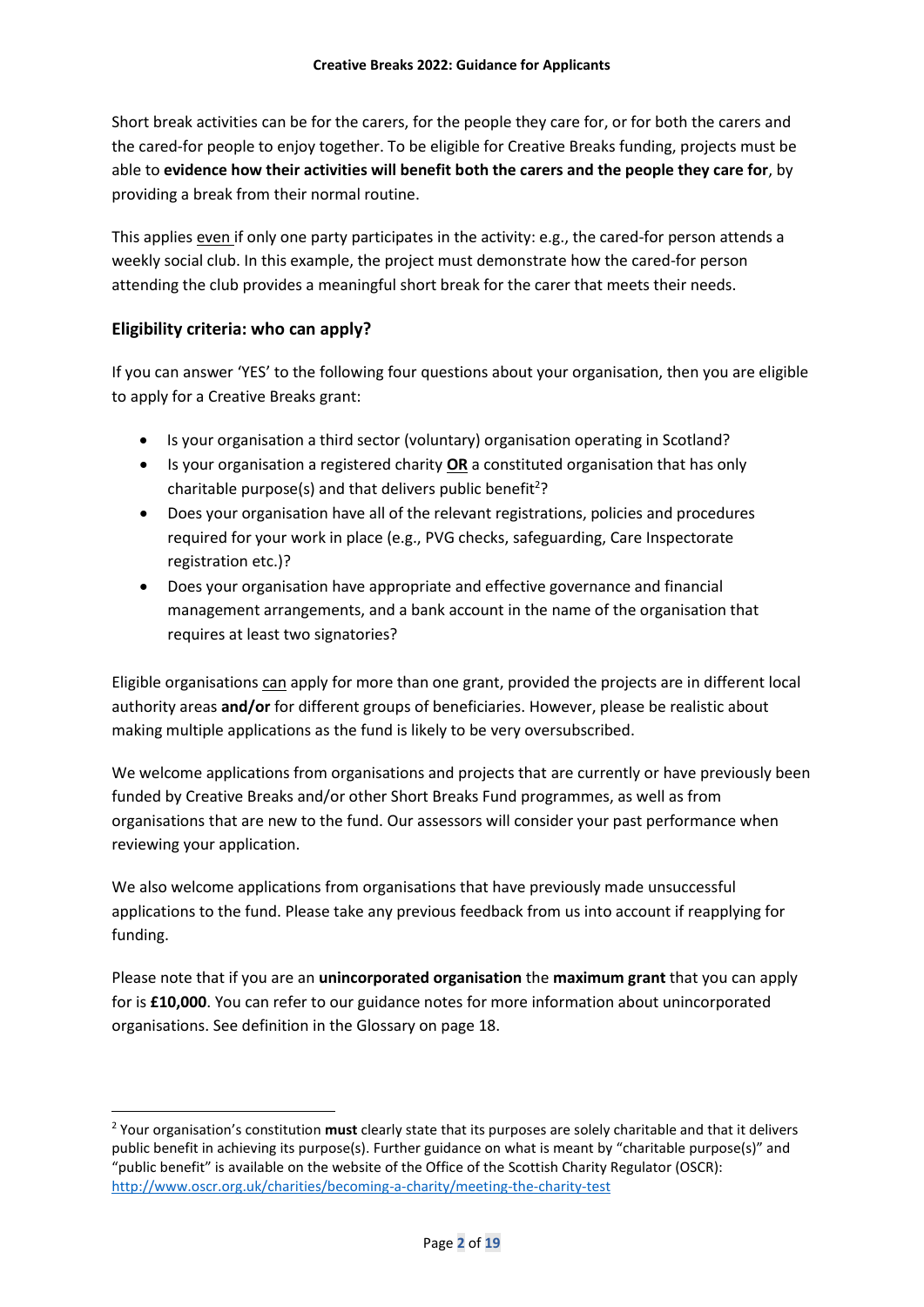We **cannot** accept applications from:

- **Individual carers or families**. The Short Breaks Fund provides separate funding for carers through the [Time to Live](https://www.sharedcarescotland.org.uk/shortbreaksfund/timetolive/) programme, operated by carers organisations, an[d Take a Break](https://takeabreakscotland.org.uk/)  [Scotland,](https://takeabreakscotland.org.uk/) operated by the Family Fund
- **Statutory/public bodies** (such as local authorities, health boards, health and social care partnerships, etc.). However, statutory bodies can be included as delivery partners in an application, as long as the lead applicant is a third sector organisation that meets the criteria above
- **For-profit organisations.**

## **Funded activities**

The Creative Breaks programme provides funding for projects and services that enable carers and the people that they care for to access **short breaks**. Short breaks give carers and the people that they care for a **much-needed break from the caring routine**. Short breaks give carers and the people that they care for the space to rest, to be themselves, and to be refreshed by engaging in outside interests and hobbies, holidays, and other fun activities.

As the name suggests, the Creative Breaks programme seeks to encourage **creative thinking** in the design and delivery of short breaks. Applicants to the Creative Breaks programme are encouraged to develop new and different ways to enable carers and the people they care for to take a break from the daily caring routine.

We welcome applications for **existing projects** and activities that are 'tried and tested', and for **new projects** and activities. We do fund **pilot projects** and projects with an element of development activity in them; however, every funded project must deliver short breaks for carers and the people that they care for within the funded period.

## **Continuation funding**

Projects applying for a grant to continue previously funded work will be expected to provide clear evidence that their project is delivering strongly against the outcomes of the Fund, supported by feedback from the carers and service users involved. Please ensure you complete section 3.2 on the application form.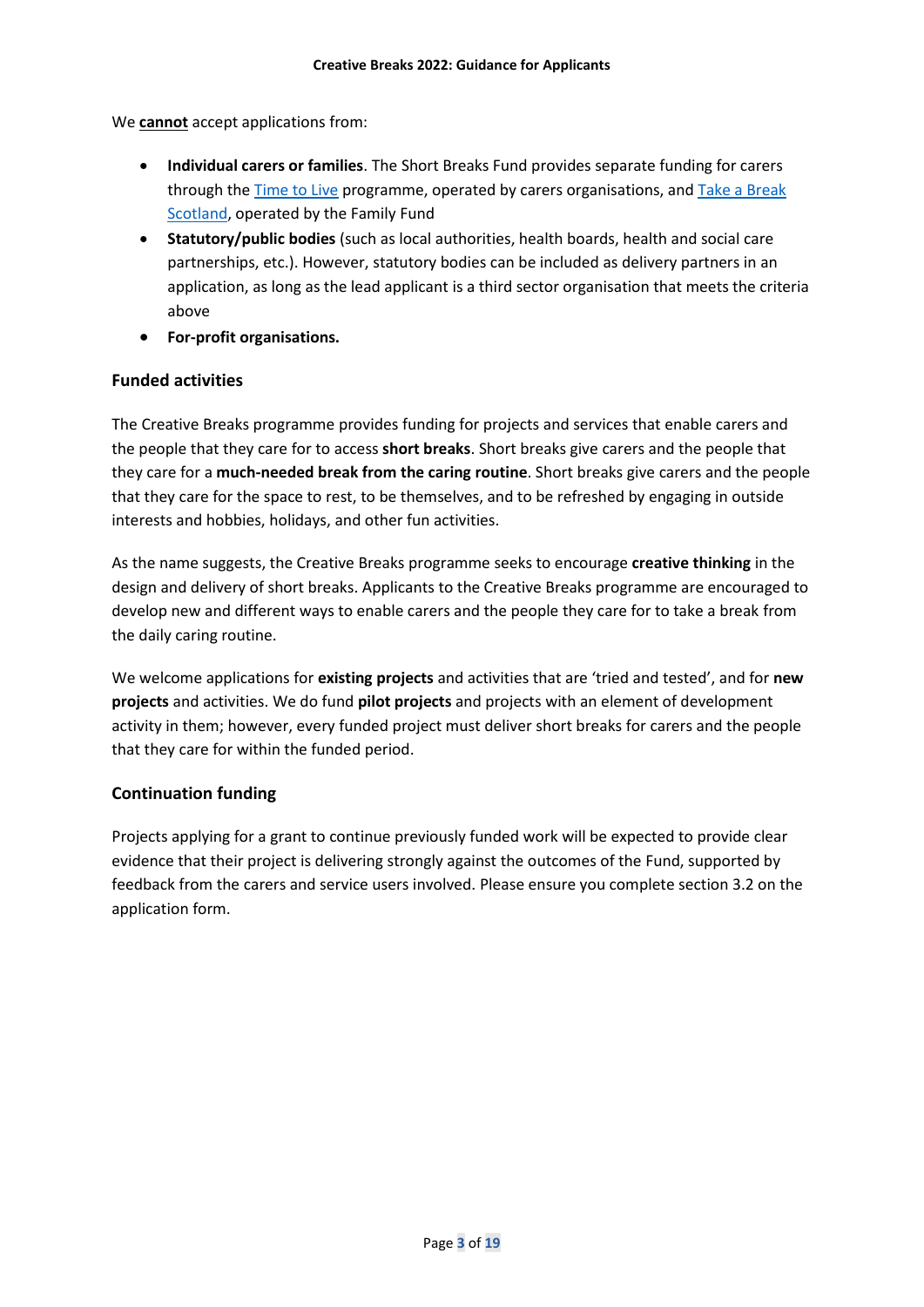## **We cannot fund:**

- Projects that provide **general support** to carers and/or the people that they care for: the project must be designed to give carers and cared-for people a short break
- Projects supporting **kinship carers**. Please see the **glossary** on page 18 for details
- Projects supporting disabled **children or young people (aged 20 and under)** and their **parent carers or other adult carers** to access short breaks. Our [Better Breaks](https://www.sharedcarescotland.org.uk/shortbreaksfund/betterbreaks/) funding programme caters for these groups. We can, however, fund projects supporting young carers, regardless of the age of the person they are caring for.

## **Principles**

The Creative Breaks programme has five guiding **principles**. If you would like to apply for funding, you must show how you will apply these principles in the planning and delivery of your project:

- **Mutual benefit**: all projects should make a positive difference to the lives of carers *and* the people they care for, improving their quality of life and well-being, and supporting the caring relationship.
- **Personalisation**: all projects should ensure that carers *and* the people they care for are actively engaged in the planning and decision making about any short breaks. We would encourage projects to always aim to deliver short breaks that are genuinely personalised and providing the right break at the right time.
- **Targeted support**: all projects should seek to make a difference to people who most need support. This may include cared for people with multiple support needs and/or whose needs are not met by current models of service provision, carers who have a substantial caring role, carers who are less likely to access current support, or carers whose needs are not met by current models of service provision.
- **Adding value**: all projects should complement, and not replace or duplicate, the range of services which local authorities, the NHS and other agencies already fund or provide.
- **Knowledge and understanding**: all projects should be open to sharing learning and practice and helping to build a common evidence base that increases our understanding of short breaks and how they support the caring relationship.

#### **Outcomes**

The Creative Breaks programme seeks to achieve three key **outcomes**. If you would like to apply for funding, you must show how your project will contribute directly to the achievement of **at least two** of these outcomes:

- Carers will have more opportunities to **enjoy a life outside of their caring role**
- Carers will feel **better supported to sustain their caring role**
- Carers and the people they care for will have **improved wellbeing**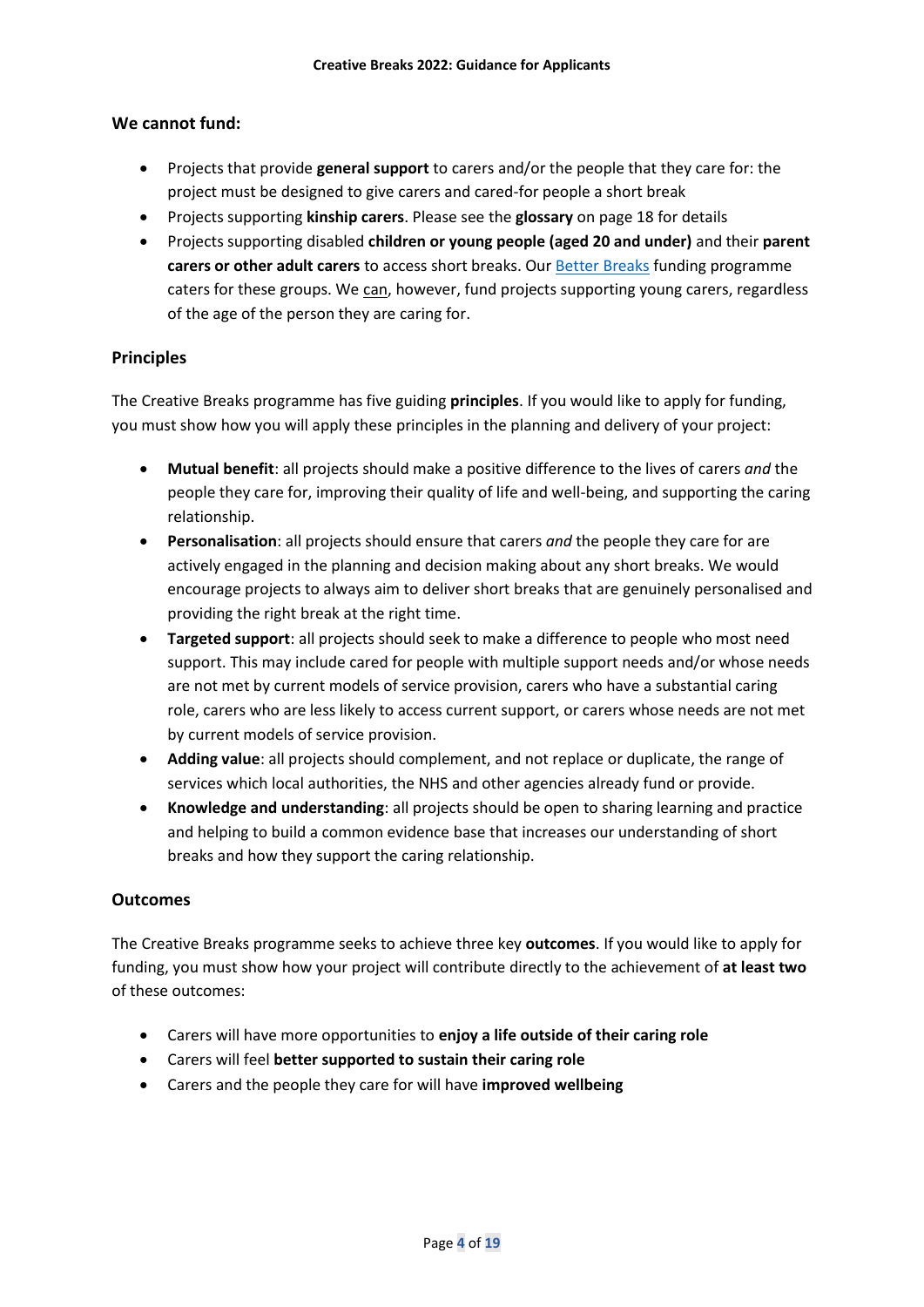## **How much funding is available?**

A total of around £1 Million is available for the 2022 round of the Creative Breaks funding programme. Grants are for **12 months only**. The funding period is 1 October 2022 – 30 September 2023 and all funded activity must take place within this period. Grants will be awarded in September 2022. The maximum grant award is £35,000, however please be aware that the average grant award in previous years has been around £13,000. **If you are an unincorporated organisation, please note that the maximum grant that you can apply for is £10,000**

## **What can Creative Breaks grants be used for?**

Creative Breaks grants *CAN* be used for the direct costs that are clearly and directly incurred as a result of the project. For example:

- $\checkmark$  Contracted/permanent staff costs e.g., salaries, pension and National Insurance contributions, staff travel and subsistence. This can include staff involved in the delivery, management, administration, and support of the project. Please note: the Short Breaks Fund will **not** usually fully fund contracted or permanent staff posts where the costs are not associated with the delivery of the project.
- $\checkmark$  Sessional staff costs e.g., wages, pension and NI contributions, sessional staff travel and subsistence
- $\checkmark$  Volunteer costs e.g., travel expenses
- $\checkmark$  Training for staff or volunteers
- $\checkmark$  Transport costs
- $\checkmark$  Equipment required for the delivery of the project
- $\checkmark$  Office equipment or furniture required for the delivery of the project
- $\checkmark$  An appropriate and reasonable proportion of office costs directly associated with the project e.g., lighting, heating, rent, stationery, postage costs etc.
- $\checkmark$  An appropriate and reasonable proportion of indirect costs/overheads (those costs which are necessary for the organisation to operate, but do not relate specifically to one project). Typically, they include overall management, administration and support and premises costs that relate to the whole organisation. These costs are often also called indirect, core, central or support costs.

#### Grants *CANNOT* be used…

- For any costs incurred out with the specified grant duration (1 October 2022 to 30 September 2023)
- **\*** For costs which are funded via other income or resources
- For the delivery of statutory services (services which Local Authorities/Integrated Authorities are legally bound to provide)
- \* For the purchase or refurbishment of large capital items, such as vehicles or buildings
- $\star$  For debt repayments
- To redistribute funding for subsequent grant-making to other organisations and/or individuals e.g., funding an incorporated organisation whose purpose is to access funding to pass to a sister unincorporated organisation.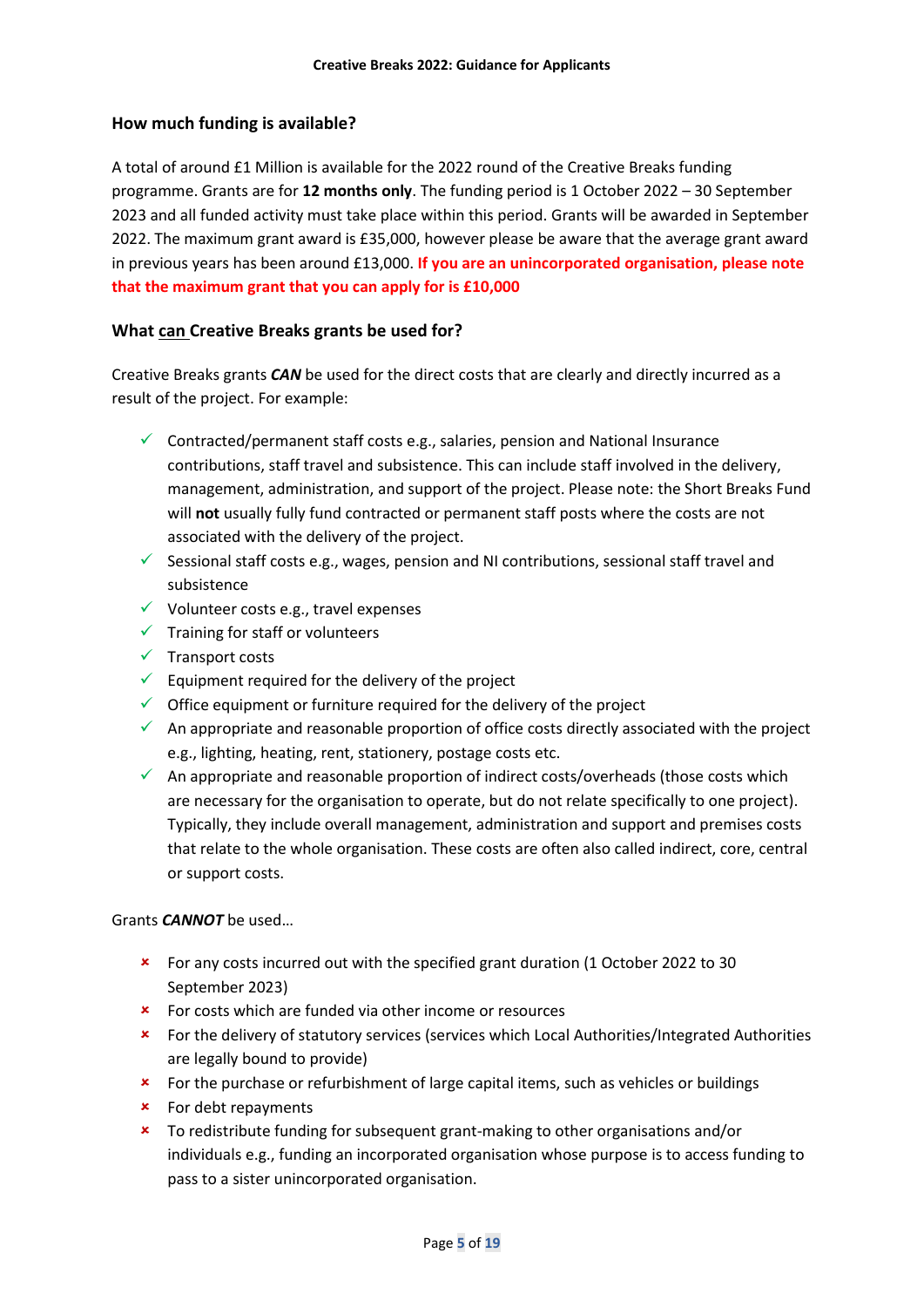## **Part funding option**

The Creative Breaks funding programme is always asked for more money than we have to give. We often have to partially fund requests. We have added this question to the application form so that projects have a chance to think about this before the assessment phone call. The assessor will ask you which elements of the budget are essential for us to fund.

Please ensure that you complete section 4.2 on the application form. You **must** answer *yes* **or** *no* to this question and give the additional information where prompted in this section.

This will not make it more likely that we will part fund as opposed to fully fund your grant request. It is a question that we have added at the application stage for all applicants.

# **Completing your application**

## **Some general advice…**

Our aim is to help you to submit the strongest possible application to Creative Breaks. The Short Breaks Fund team is here to help you, and our statistics show that applicants who make use of the support available are more likely to produce applications which score highly at assessment. If in doubt, get in touch.

We have used examples from a fictional project ('Team Spirit', a project run by 'Go Oban') in the guidance below.

## **Top tips**

- Read this guidance carefully first, and note down any questions
- Attend one of our workshops
- Call the Short Breaks Fund team with any questions during one of the phone-in sessions
- Read through the application form before you start so you know what information is required and how much detail is needed
- Agree your project plans and budget with colleagues and other stakeholders before starting
- For longer questions, you might find it easier to draft your answers in a separate document then cut and paste the text into the boxes on this form
- Use simple, everyday language, keeping to word limits
- Don't assume we know what you're talking about or why something is important, give evidence in your answers (e.g., '*80% of carers who attended an information session told us that…*')
- Answer all questions in each section in full, providing all of the information requested
- Make sure your numbers add up
- If you are applying for continuation funding, please *do not* copy and paste from last year's application form
- Ask someone who is not connected with the project to read through your application before you submit it to make sure that you've explained everything simply and clearly
- If in doubt, ask. We're here to help.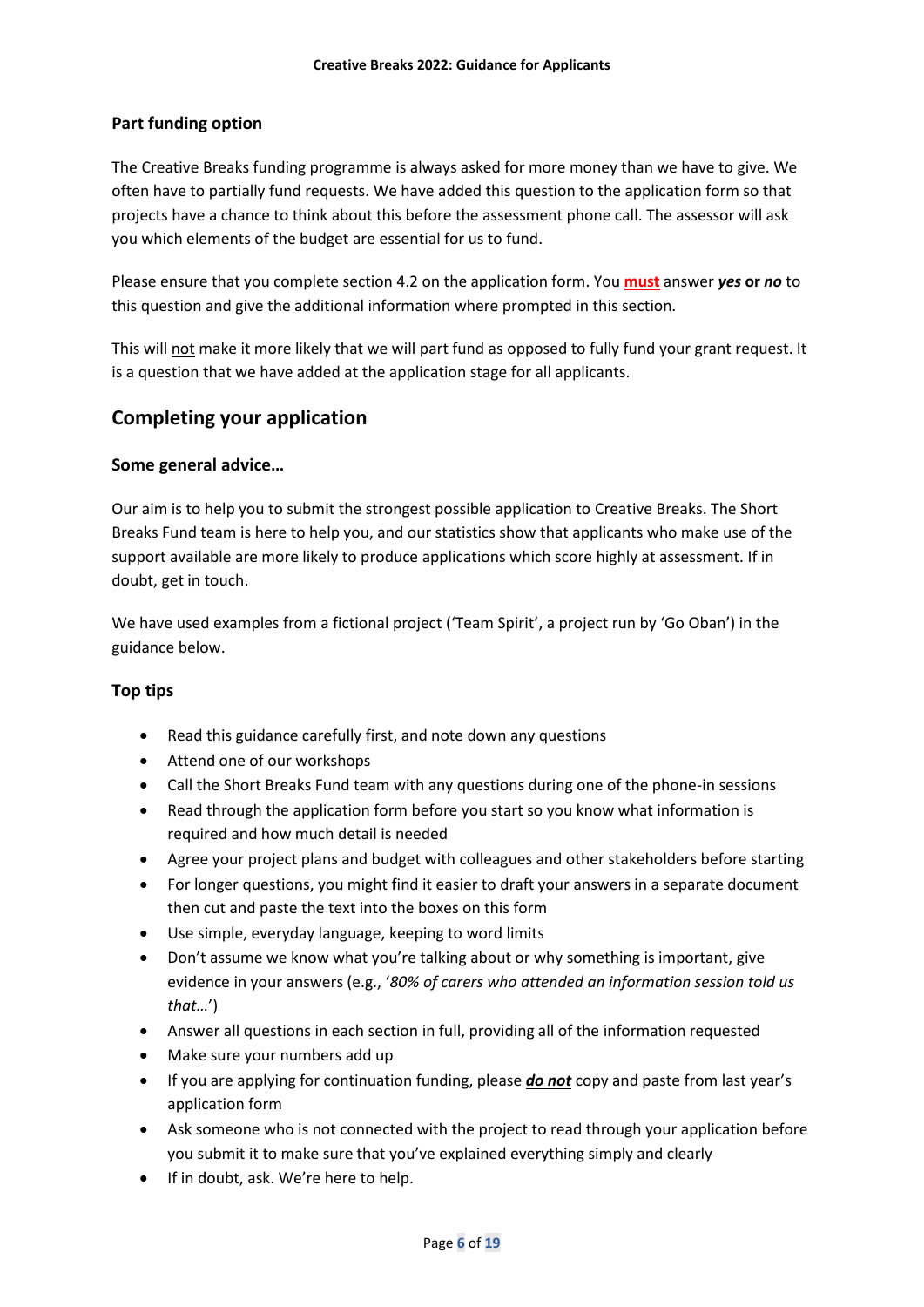## **Section 1: Application summary**

## **Organisation name (Q1.1)**

Please state the name of your organisation. If your organisation is registered (e.g., with OSCR or Companies House) under a different name, please give both the registered name and the name under which you operate.

#### *E.g., Go Outdoors Oban Ltd., operating as 'Go Oban'*

## **Organisation summary (Q1.2)**

Please tell us who you are and what you do. We may use this short description of your organisation on our website and in other Short Breaks Fund materials and publications so please make sure it is clear, straightforward, and easy to understand. Please stick to the word limit (50 words).

*E.g., Go Oban is a registered charity (SCIO) that aims to improve the lives of adults with learning disabilities in Argyll & Bute. We provide a range of activities and support for adults with learning disabilities, and their carers and families, including adventure breaks, regular social clubs, and sports clubs.*

## **Main contact for application (Q1.3)**

Please provide full contact details for the main contact for the application. This must be someone who works or volunteers for your organisation. This person will be the contact for the Short Breaks Fund Team as well as the external assessor.

## **Project title (Q1.4)**

Please provide the title of your project. Please do not just call your project 'Creative Breaks': give it a unique title.

#### *E.g., Team Spirit*

#### **Project summary (Q1.5)**

We will use this short description of your project on our website and in other Short Breaks Fund materials and publications so please make sure that it is clear, straightforward, and easy to understand. Make sure your summary tells us WHO the project is for, WHERE it is and WHAT it does. And please stick to the word limit (100 words)!

*E.g., Team Spirit Project is a fortnightly sports and social club for 25 adults with learning disabilities in Oban. It helps members to develop friendships, learn new skills, and enjoy fun activities while giving their carers a regular break.*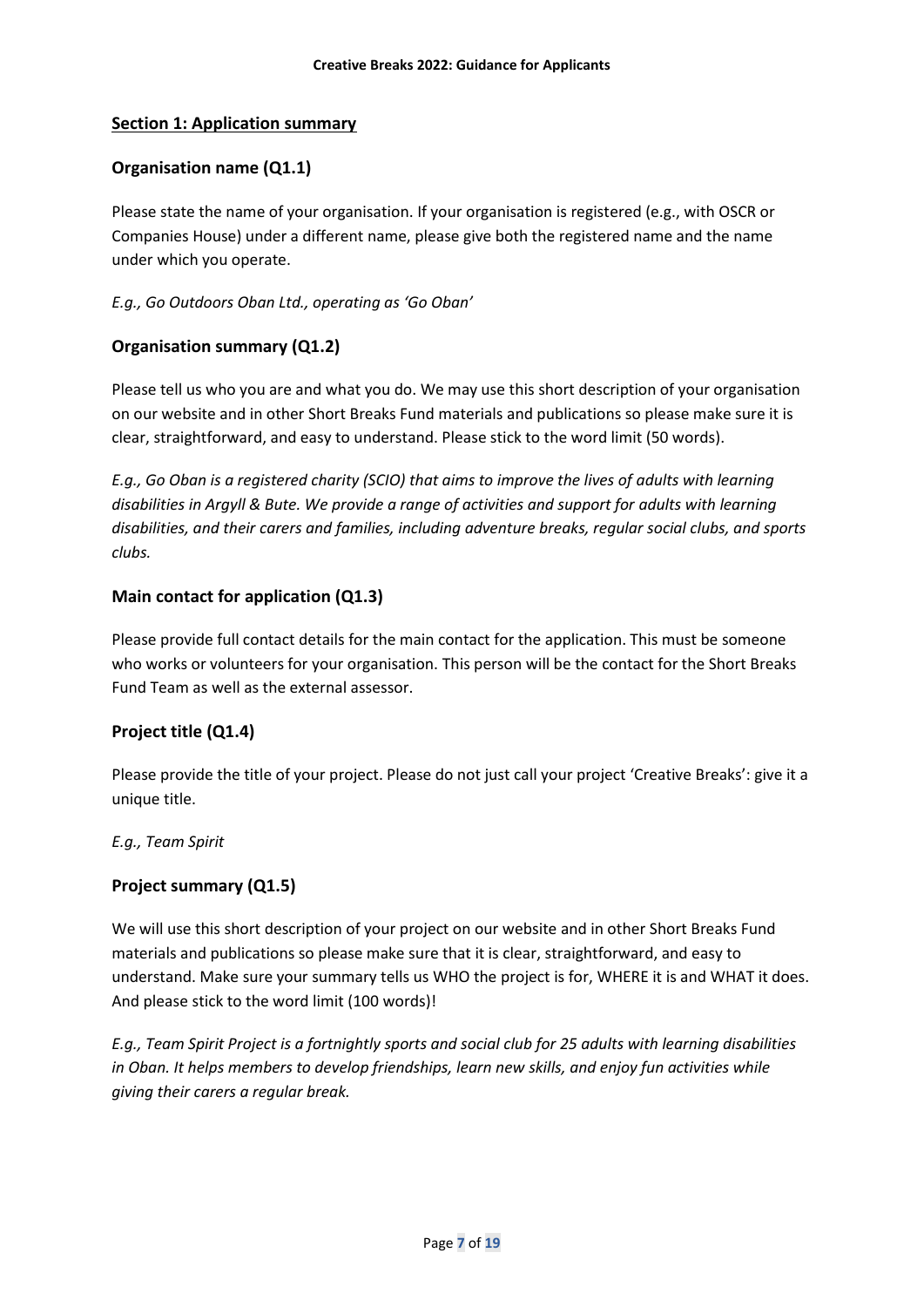## **Project finance (Q1.6)**

Enter the two total figures from your completed Creative Breaks budget template (see Q4.1 below). Please give figures to the nearest £1. **Please ensure these figures match your excel budget.**

## **Partnership project (Q1.7)**

Tick yes or no to indicate whether you will deliver the project in partnership with another organisation(s). If you select 'yes', you will need to complete questions 2.6 and 2.7.

## **Short Breaks Fund grants (Q1.8)**

Tick yes or no to indicate whether your organisation has received a grant from any of The Short Breaks Fund programmes before.

## **Currently Funded by Creative Breaks (Q1.9)**

If your application is for continuation funding and you answer **yes** to this question, please ensure that you complete section 3.2 on page 5 of the application form.

## **Section 2: About your organisation**

## **Type of organisation (Q2.1)**

Your organisation must be a registered charity **OR** a constituted organisation that has only charitable purpose(s) and that delivers public benefit. Tick one box in this section that best describes your legal structure. You'll find links to more detailed information on legal status in the glossary.

#### **Registration numbers (Q2.2)**

Please provide all relevant registration numbers. For Care Inspectorate registrations, please give the registration number for the relevant service.

#### **Main address and phone number (Q2.3)**

Please provide the main correspondence address and phone number for your organisation.

#### **Website and social media (Q2.4)**

Please give the web links or social media handles for all websites and social media accounts. Our external assessor will look at these when assessing your application.

#### *E.g., Twitter: @Go\_Oban; Facebook: /Go Oban*

#### **Supporting Statement (Q2.5)**

We ask you to provide us with a short supporting statement from someone who has good knowledge of your organisation and the project you wish to deliver and is supportive of your work.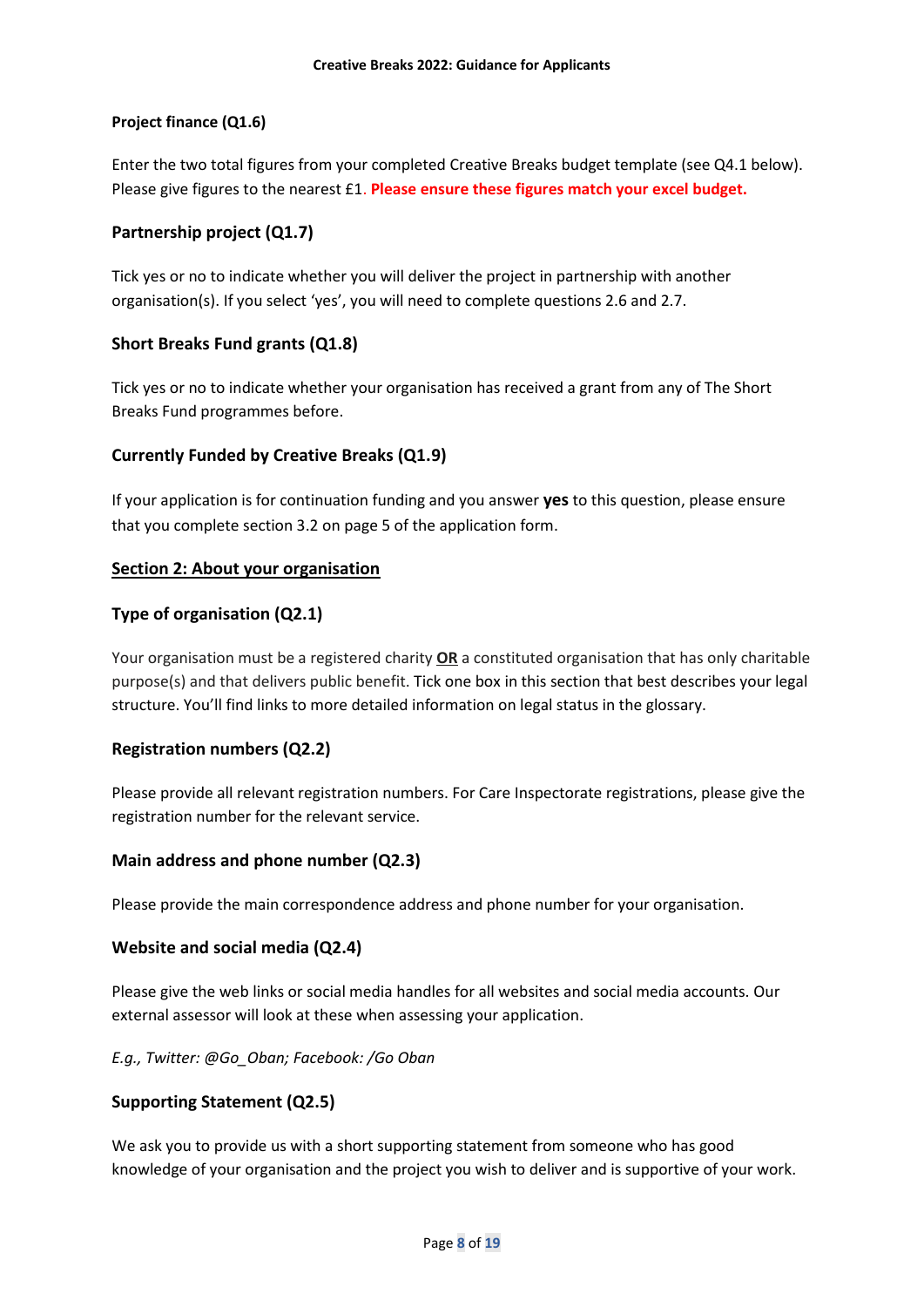The person providing the statement should not be a service user, be directly affiliated to, or be employed by, your organisation. The supporting statement could be from someone working within a local authority or referral organisation, and they should comment on e.g., what your organisation/project will be able to contribute to the outcomes of the Creative Breaks funding programme, your ability to deliver the proposed project, why there is a need for the proposed project etc.

## For examples follow this link: <https://www.sharedcarescotland.org.uk/shortbreaksfund/creativebreaks/>

You can copy and paste their statement into the body of your application form on page 3, or you can attach the document to your email with the other documents when submitting your application.

# **Project delivery partners (Q2.6)**

This question only applies if you ticked 'yes' in answer to Q1.7. Please provide full contact details for your project delivery partner(s).

## **Partnership agreement(s) (Q2.7)**

This question only applies if you ticked 'yes' in answer to Q1.7 and you already have a formal partnership agreement in place and have ticked 'yes' to this question**. Please send a copy of the partnership agreement with your application.**

## **Section 3: About your project**

## **What will your project do? (Q3.1)**

This is one of the most important parts of the application form. Make sure that you provide all the information requested. Use simple, everyday language to describe what you plan to do and why, and how you have developed your project plans.

We have broken down this question into sections so that you will find it easier to explain your project, **WHO, WHAT, WHERE and WHEN, WHY**. Please **do not** use this question to provide lots of general information or statistics about the area or issue. We want to know the story behind your project, why it came about, and why it matters.

You need to be clear about **HOW** your project reflects the principles of the Creative Breaks programme, which are Mutual Benefit, Personalisation, Targeted Support, Adding Value and Knowledge and understanding.

In the section 'Challenges', please give as much information as you can about any challenges that you anticipate with your Creative Breaks project, and how you plan to overcome these. If you are applying for continuation funding for an existing project then please give us information about any challenges that you faced and how you are or have addressed these.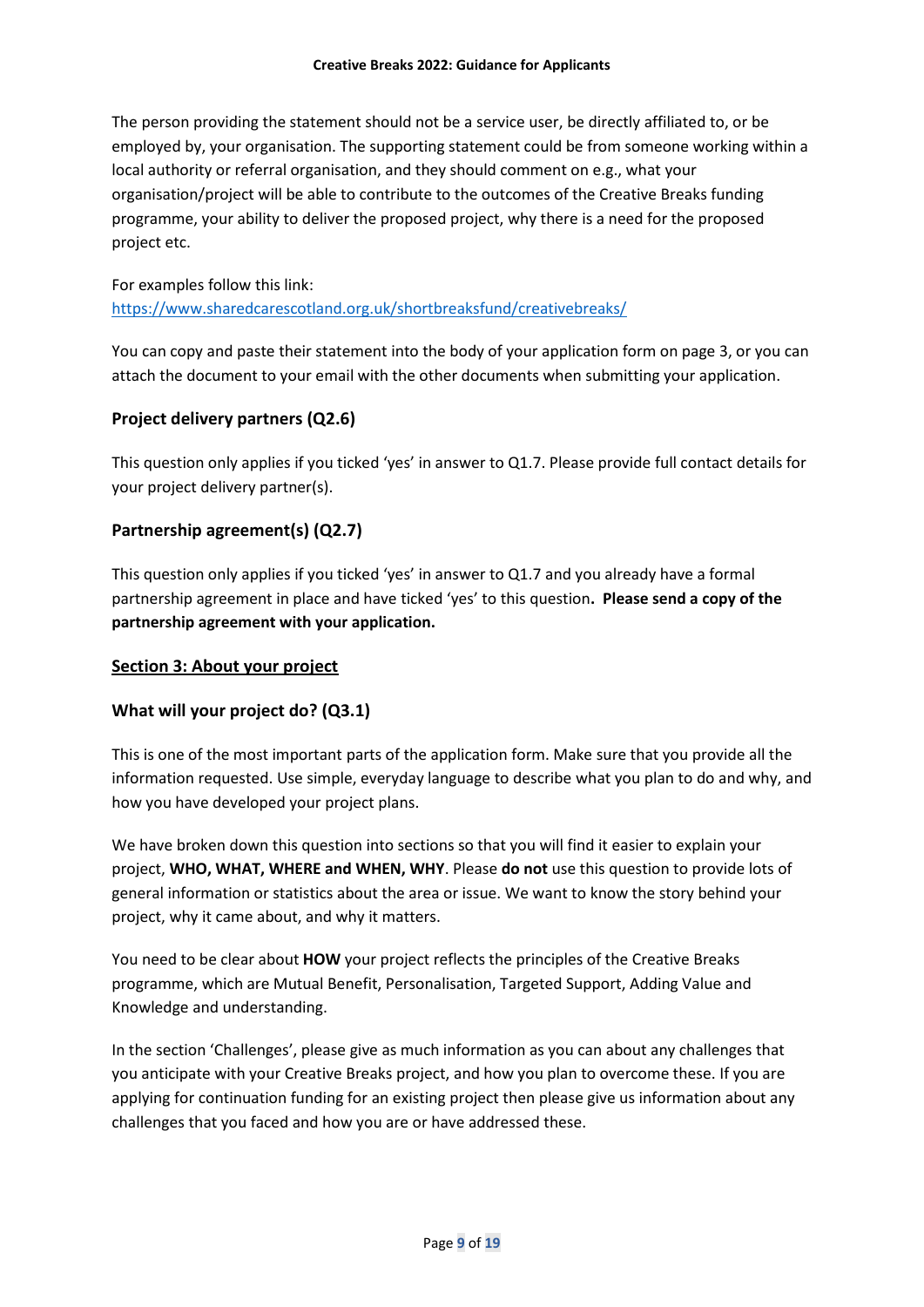# **Continuation funding (Q3.2)**

Projects applying for a grant to continue previously funded work will be expected to provide clear evidence that their project is delivering strongly against the outcomes of the Fund, supported by feedback from the carers and service users involved. The Grants Advisory Panel will wish to strike an appropriate balance between continued support to successful projects, whilst providing opportunities for new applicants to be funded. Please ensure you complete section 3.2 on the application form. Projects that provide us with a copy and paste from a previous application will be marked down and may be unlikely to be considered for continuation funding.

## **Covid-19 Plan B**

We are still living in challenging times as we learn to live with the pandemic. We have asked you to let us know if you have considered an alternative plan, in the event that your project cannot go ahead as you plan. Please tell us as much as you can about your Plan B.

## **Evidence of need (Q3.3)**

In this section we ask you to give us information about your project and why it is needed. To help with this question we have broken it into four sub-sections. We are not looking for general statistics about the geographical area, people or issue, but for information that points more directly to the need for the project that is the subject of your application.

#### **What issue, gap or need will your project address?**

We are asking here for any evidence that you have gathered or sourced that supports the need for your project.

#### **Please tell us how you identified this gap/need**

We would like to know how, when and from whom you collected this information.

#### **Consultation**

In this section you should tell us how you involved carers and other beneficiaries in the planning and design of the project to ensure you are directly addressing their needs.

# *Our toolkit of consultation resources may be helpful to you. You can find these on our website: <https://www.sharedcarescotland.org.uk/resources/tools/>*

# **How does your project fit with local statutory policy and practice, for example your local Carers Strategy?**

We are interested to know how your work connects to, and could support, relevant local strategies that also aim to improve outcomes for carers and cared-for people. We want the Short Breaks Fund, where possible, to be augmenting wider efforts locally to address identified needs and gaps in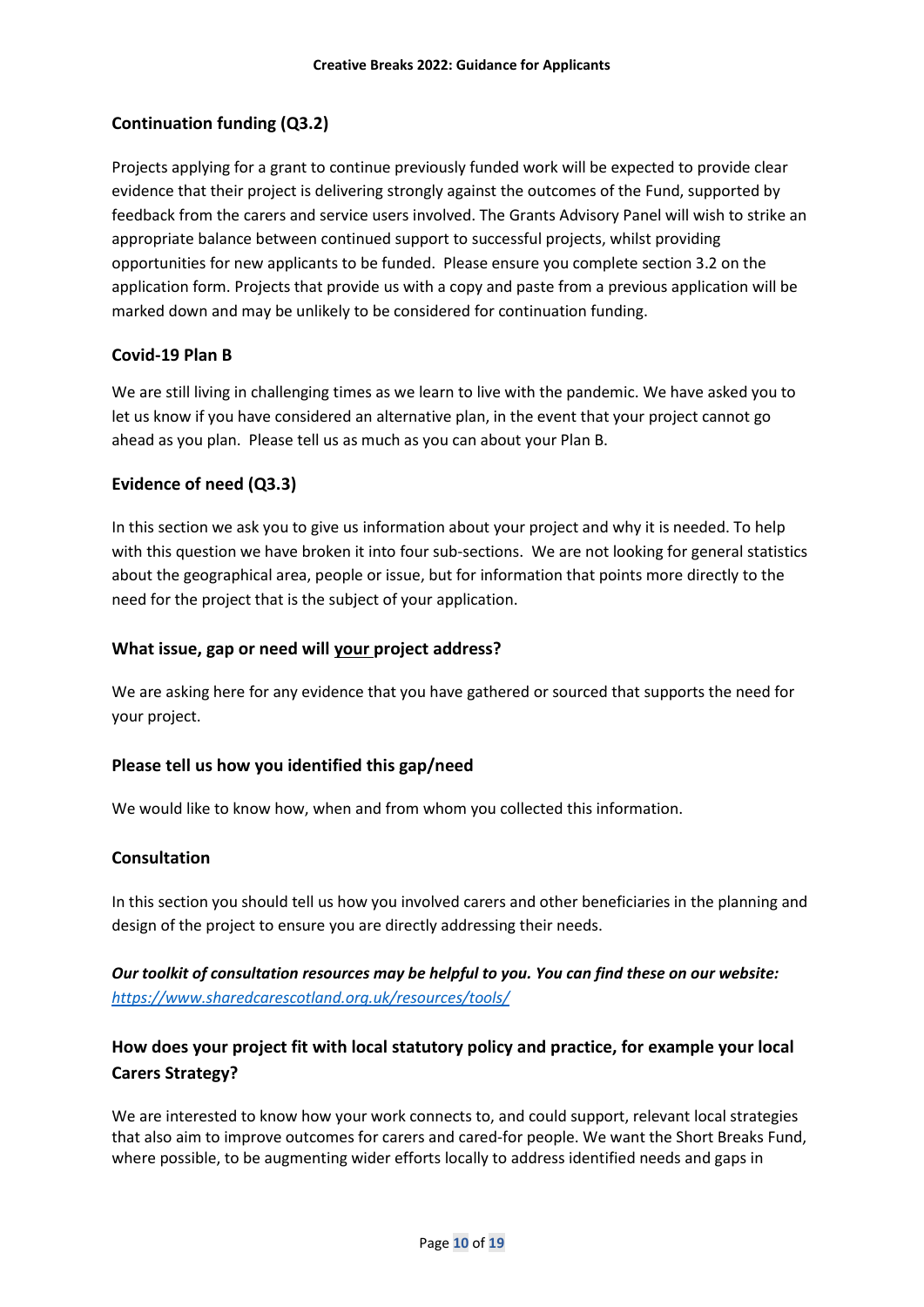provision. We would anticipate applicants will be connected into local community planning processes which are looking into these issues.

## **Project beneficiaries (Q3.4)**

The Scottish Government, who fund the Creative Breaks programme, asks us to collect this data on their behalf. It is used to help ensure that support for carers is available to all unpaid carers and people with different care needs.

We understand that you may count carers/cared for people in more than one category. For example, the carer may be 'new to your organisation' as well as a 'black or minority ethnic carer' or the cared for person may have multiple conditions. This may result in the total number of carers or cared for numbers not matching the totals in the categories below but that is okay.

Estimated figures are fine. If you are awarded a grant, you will be given the opportunity to revise these figures if necessary.

**IMPORTANT NOTE**: the table for 'Cared-for children/young people (aged 0-20)' should **only** be completed for **young carer's projects**. Creative Breaks does **not** fund projects for adult carers of children and young people aged under 20 years.

Within this section, please tell us the Local Authority area(s) that the beneficiaries live in. **Please list all Local Authority area's that your project covers.** 

## **What will success look like? (Q3.5)**

Creative Breaks funding is for projects that contribute directly to the achievement of **at least two** of the programme's outcomes (see **Outcomes** on page 4). In this section, we need you to explain the contribution your project will make to achieve these high-level outcomes, and how you will monitor this. For each of the high-level outcomes that your project will contribute to, you must answer the following questions:

#### **What will success look like for your project in 12 months' time?**

The Creative Breaks programme outcomes are deliberately broad and high-level (e.g*. Carers and the people they care for will have improved wellbeing*). So we need you to tell us the specific contribution you hope to make to this outcome by the end of your funded project (e.g., *25 adults with learning disabilities and their carers will report feeling more relaxed and less stressed as a result of the short breaks activity*): this is your project outcome. Each project outcome should be no more than 1-2 sentences long and must clearly state what success will look like.

#### **How will you measure success?**

Please also tell us how you will monitor and measure this success. How will you know if you've achieved what you hoped to? And how will you gather this information? (E.g., *we will hold an information event for adults and their carers at the start of the project. At the event, we will use appropriate tools to capture information about their wellbeing and stress levels.*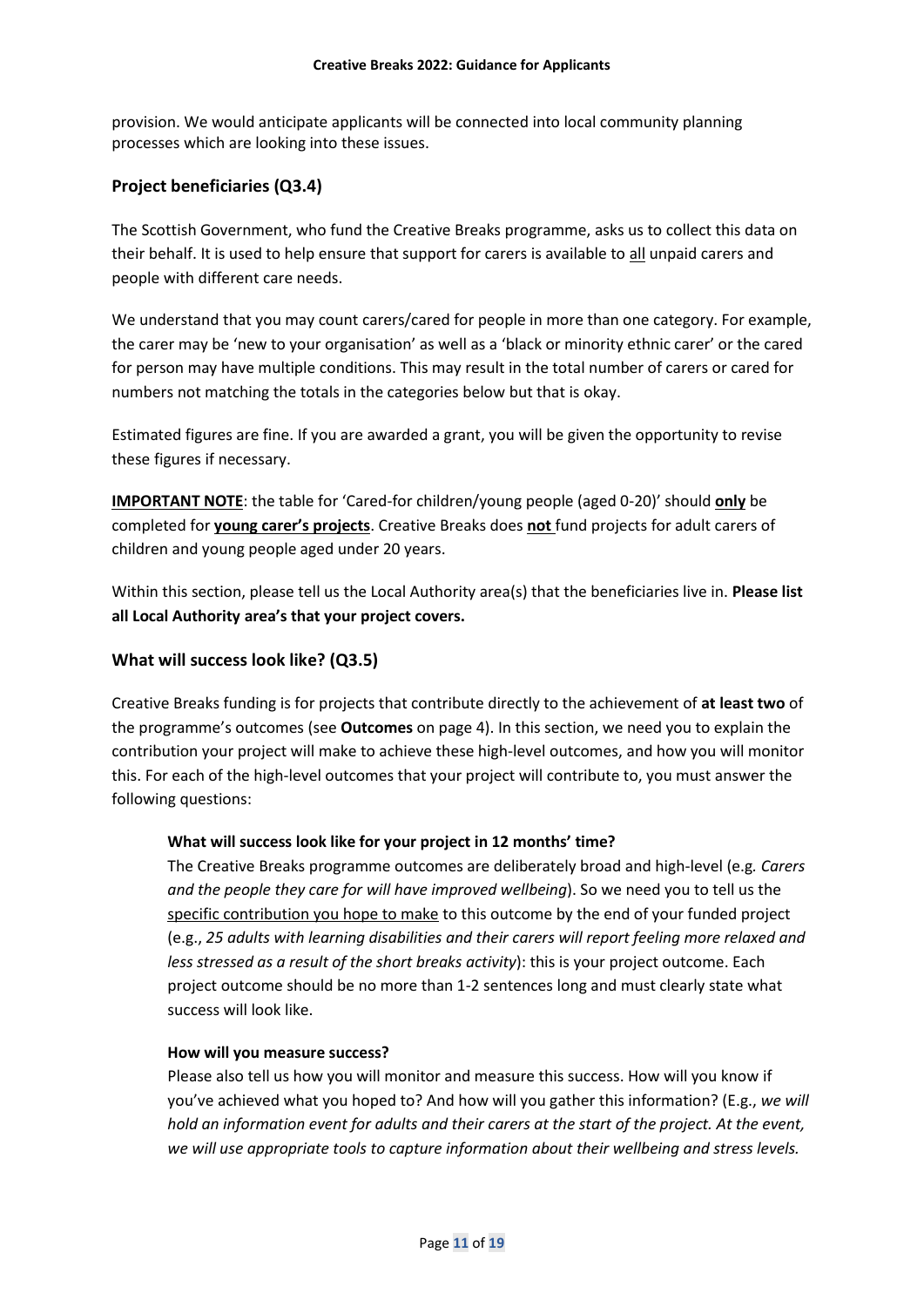*At the end of the year, we will hold another event for families and will repeat the exercise to capture any changes in their wellbeing and stress levels*).

# *Our toolkit of evaluation resources may be helpful to you. You can find these on our website: <https://www.sharedcarescotland.org.uk/resources/tools/>*

#### **What will you deliver in order to achieve this outcome?**

We also need to know what you will actually do to bring about the change you hope to achieve. Please give one or two specific targets for your project. (E.g., d*eliver 26 fortnightly sports and social club sessions for 25 adults with learning disabilities*).

## **Additional outcomes (Q3.6)**

Some projects may also deliver additional outcomes over and above the outcomes of the Creative Breaks programme. Use the table in Q3.6 to provide information on this. If this doesn't apply to your project, just leave this table blank.

## **Longer-term impacts (Q3.7)**

The Short Breaks Fund aims to make a lasting impact on carers and cared-for people, on funded organisations, and on wider short breaks policy and practice.

Please tell us about the potential long-term impacts your project may have. This could include longlasting benefits for carers and/or cared-for people, influencing changes in policy and/or practice (including local authority commissioning), lasting changes for your organisation, etc.

## **Section 4: Finance**

## **Detailed project budget (Q4.1)**

We have provided a separate budget template (Excel spreadsheet) for your detailed budget breakdown. This is where you will tell us how much you are requesting from Creative Breaks as well as the total cost of your project. You can download the template here:

## <https://www.sharedcarescotland.org.uk/shortbreaksfund/creativebreaks/>

Please refer to the list of eligible and ineligible costs provided on page 5 before preparing your budget. Enter your organisation name in cell D2 and your project title in cell D3. Cell D4 is for office use only.

**All figures should be rounded up or down to the nearest £1**. Where requested, please add detail to the description of the budget line item (e.g., inserting job titles for each staff post). You can add further detail e.g., explaining unit cost, quantities etc. in the 'Notes' column.

You can insert additional rows into the spreadsheet for budget line items not already listed if needs be. However, please check that your budget adds up before submitting.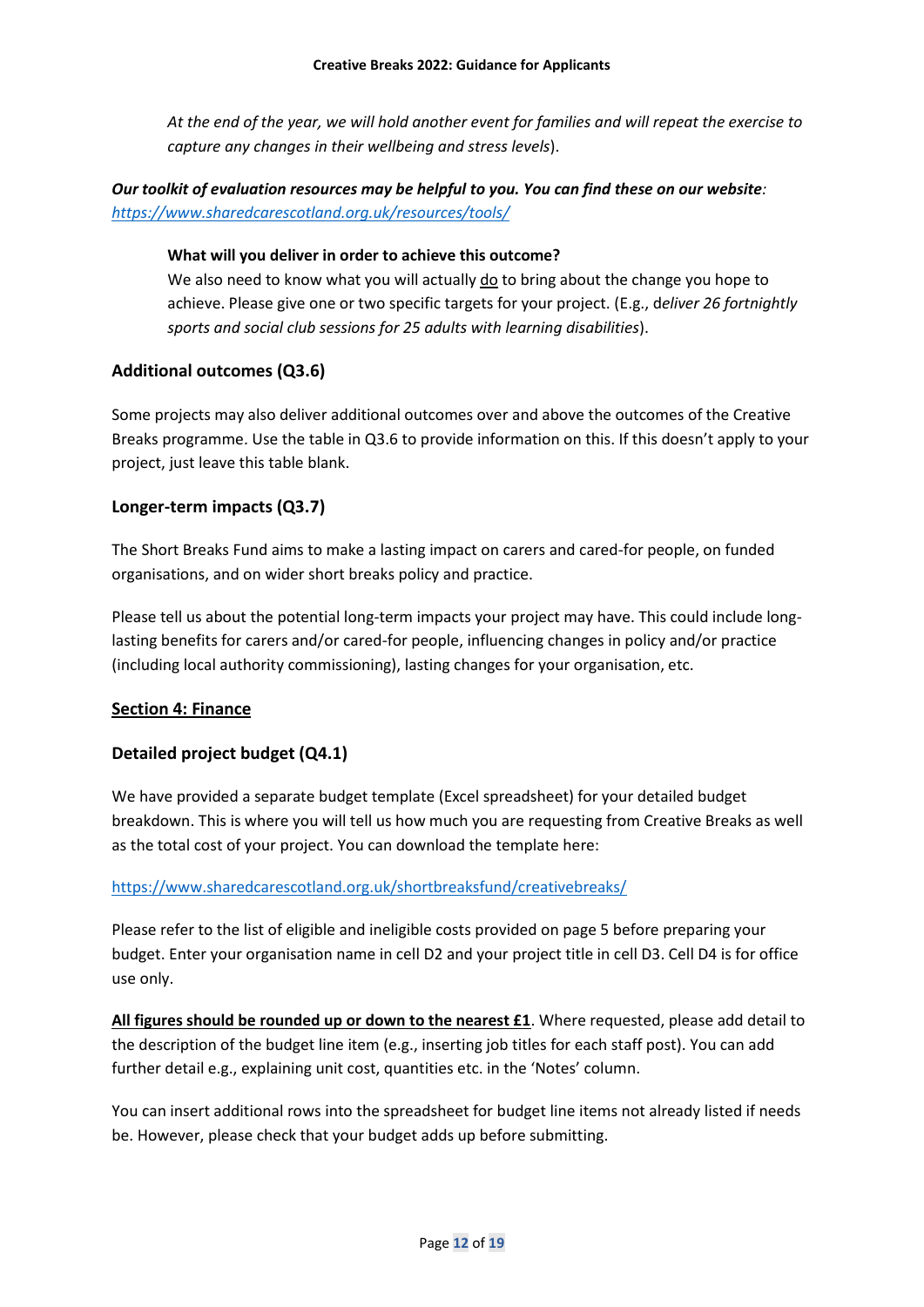In column B, state the total cost for each budget line item for the project as a whole. In column C state the amount you are requesting from Creative Breaks for each budget line item. If you are requesting the full costs of your project from Creative Breaks, the amounts in column B and C will be the same. **You must complete both these sections on the spreadsheet.**

The totals at the foot of the template will calculate automatically. If you have inserted additional rows, please check that these have been included in the formula. **Take time to double check that all columns add up before submitting your final budget.** 

## **Staff costs**

Creative Breaks grants can be used to part-fund contracted or permanent staff posts (salary, NI and pension contributions). Please note: The Short Breaks Fund will **not** usually fund these posts in full.

The funded period for Creative Breaks 2022 grants is 1 October 2022 – 30 September 2023. All costs must be incurred during this period. If you need to recruit new staff posts for this project, please remember to factor this into your work plan. It is likely that you will need to reduce the time for project delivery to allow for recruitment and induction. Your budget should reflect this.

Ensure all appropriate employer National Insurance and pension contributions are included in your calculations. Go to<https://www.gov.uk/browse/employing-people> for further guidance.

## **Overheads**

Creative Breaks grants will fund **office costs** that are directly associated with the funded project. This can include a reasonable contribution to heating, lighting, rent and rates, as well as stationery and postage. Please state (in the 'Notes' column) how this contribution was calculated.

*E.g., Go Oban's total office costs (rent, utilities, phone & internet) for 2022-2023= £1,800. This project will be 10% of our total activity so we are charging 10% of these costs to the project = £180.*

Creative Breaks grants will fund a contribution to the **management and organisational support costs** directly associated with your project (an appropriate proportion of the organisation's HR, IT, administration, and governance etc. costs). You **must** explain and justify how this contribution was calculated. This budget line should only be used for costs that can't easily be listed as separate line items (e.g., CEO's time to oversee the project should be listed under staff salaries). The Creative Breaks Grants Advisory Panel reserves the right not to fund overhead costs that are not clearly explained or justified.

*E.g., Go Oban's total governance costs for 2021 -2022 will be £250. This project will be 10% of our total activity so we are charging 10% of these costs to the project = £25.* 

Once completed, **please tick the box under Q4.1** to confirm that you have completed and are submitting the budget as instructed. Please double check that you have attached the budget to the email with your application form.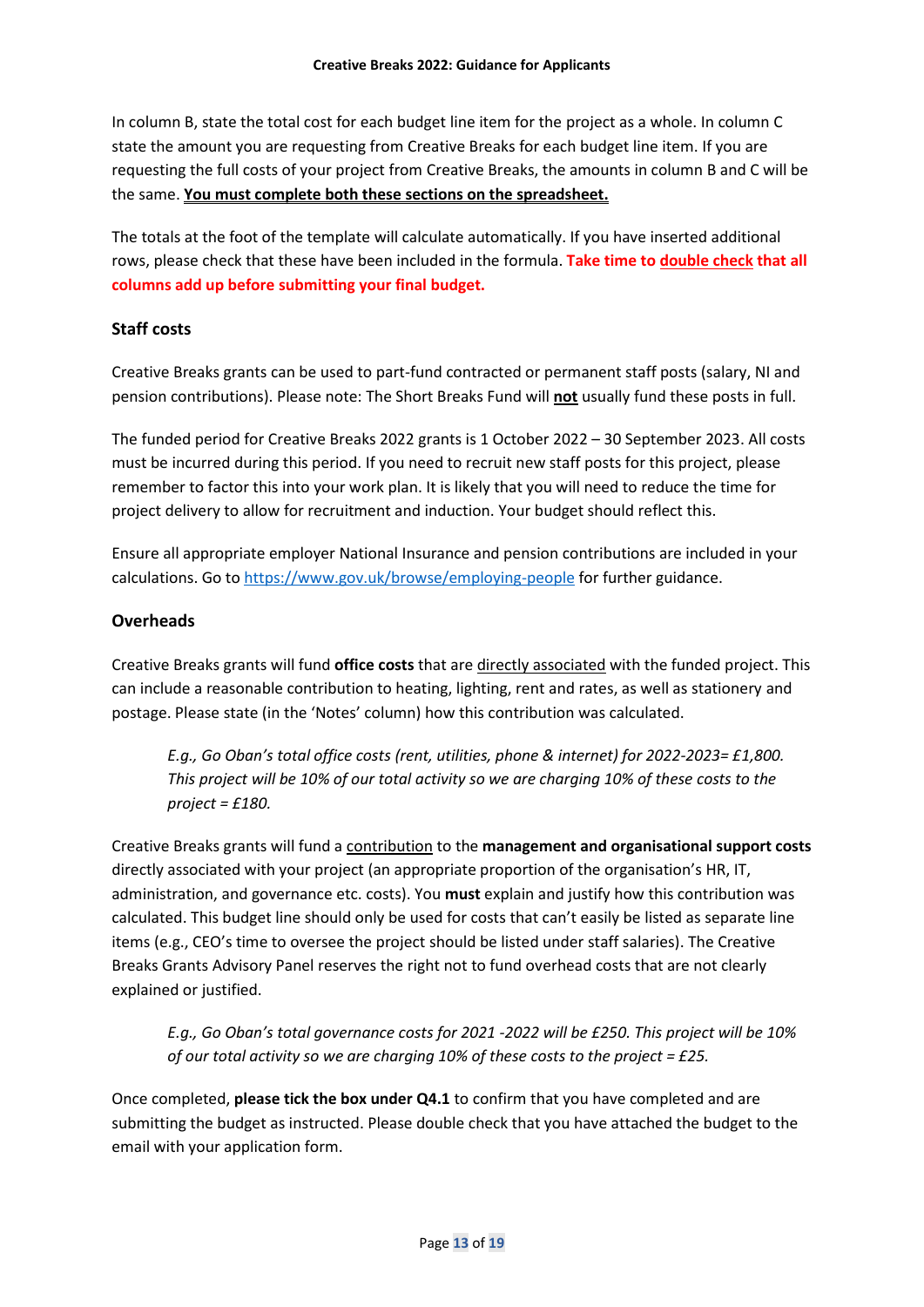## **Part funding option (Q4.2)**

As Creative Breaks is always asked for more money than we have to give, our Grants Advisory Panel often look at ways to partially fund requests as they want to fund as many projects as possible. Please tell us which elements of your budget are absolutely essential and how, if possible, you could reduce your budget to still deliver a project that will make an impact.

We do understand that your budget may already be constrained, and it may not be possible to give a part funding amount. If this is the case, please tick **NO** on question 4.2 **and** give us an explanation as to why this is not possible**. You must answer YES or NO to this question, do not leave blank.** 

# *However, please note that if you cannot provide a part funding figure, you will NOT be penalised. If you can give a part funding figure this does not mean that you are more likely to be awarded that figure instead of the grant requested.*

## **Other funding for the project (Q4.3)**

The budget template also contains a section for you to list all other sources of funding for your project, i.e., the specific project that is the subject of this application. In this section, please list all other sources of funding for your project (column A) e.g., grants from other grant-making organisations, donations, income from fundraising events, carer contributions, etc.

IMPORTANT NOTE: Many of the projects we fund ask participants to make a contribution towards the cost of the activities they provide. (See 'Charging policy' below.) The Short Breaks Fund understands this practice **as long as** measures are put in place to ensure that contributions are not a barrier to participation for people on low incomes. If you plan to do this, please include the anticipated income from contributions (sometimes called 'fees', 'charges' or 'donations') in the 'other funding' section of the template.

For each source of funding, state:

*EITHER* the amount of funding already secured (e.g., confirmed grant awards, other funds already raised, etc.) in column B

*OR* the amount you expect (or hope) to secure (e.g., for pending or planned grant applications, estimated income from other sources, etc.) in column C

Use column D to provide any additional information, including when you expect to hear about pending applications.

Once completed, please tick the box under Q4.3 to confirm that you have completed and are submitting the budget as instructed. Please ensure that you attach the budget to the email with your application form.

Please use the text box to provide additional information about how you will raise the other funding required for your project. You must also explain what you will do if you are unable to secure all the funding required. **Is there a Plan B?**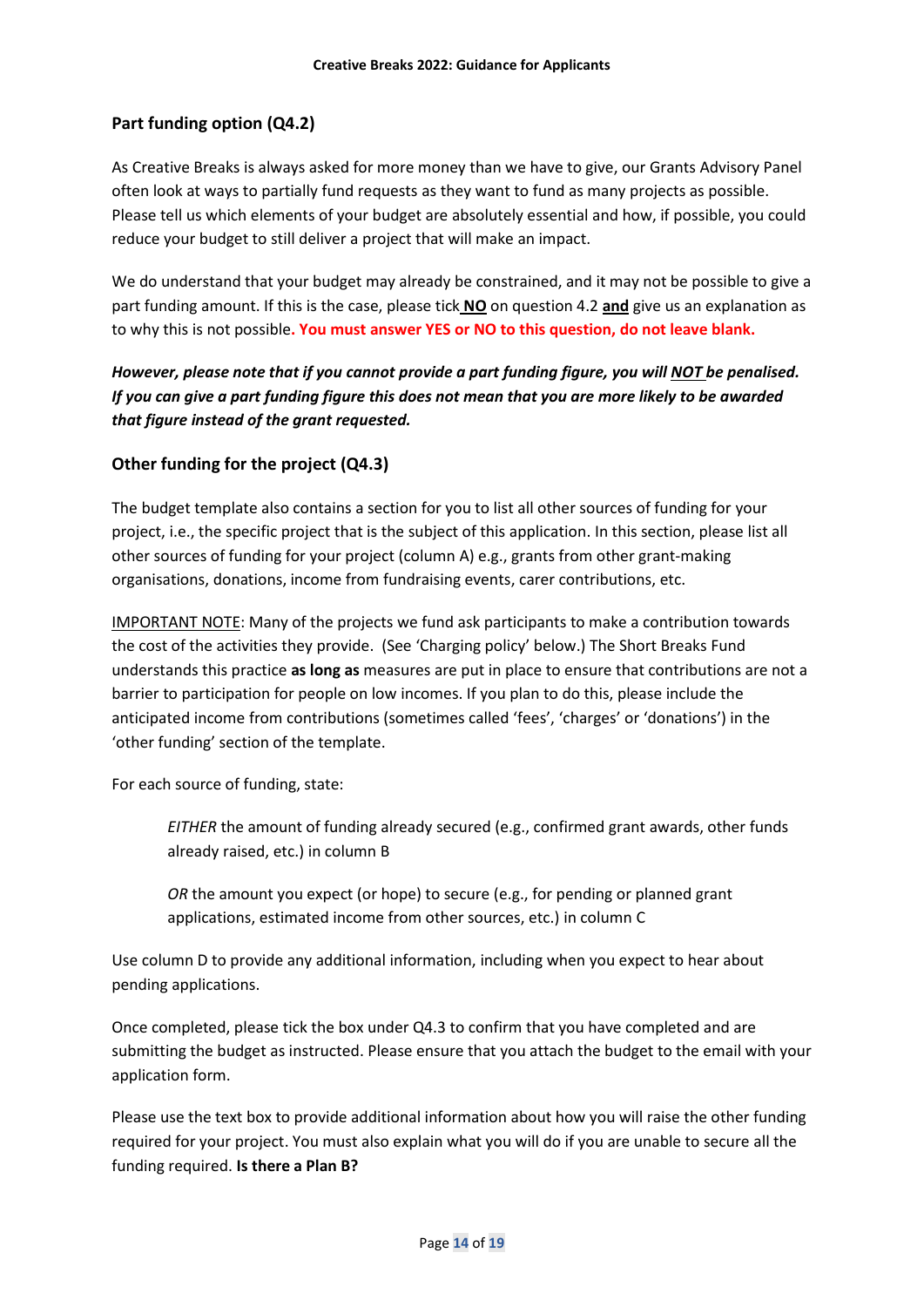# **Charging policy (Q4.4)**

If you have a charging policy, you must state clearly what this is. Please tell us how these charges have been calculated, and why you are charging for your service. Please also tell us how you deal with a situation where carers/families can't pay, as our Grants Advisory Panel need to know that charges are not a barrier to people accessing your project.

## **Real Living Wage (Q4.5)**

Scottish Government funds the Scottish living wage of £9.50 for social care staff providing direct care and support and are keen that this is applied across all sectors. There was an additional increase applied to adult social care by the Scottish Government in December 2021, bringing the recommended rate to £10.02 per hour. Please let us know if you are paying the recommended rate of £10.02 per hour. If you are not paying this, please note that you **will not** be penalised but we would be keen to find out why you don't pay this hourly rate.

## **Current finances (Q4.6)**

You will need to refer to your latest set of approved accounts to complete this question. You will find this information on your Income and Expenditure statement and on the Balance Sheet that make up your financial accounts. If you are uncertain about this, please **do not leave it blank**. We recommend that you speak to the person who prepares your accounts for advice.

If for any reason you are unable to submit an up-to-date set of accounts with your application, you need to explain why. You can give us this information at question 4.7.

## **Financial position (Q4.7)**

Use this text box to give more detail about your organisation's financial position. If your organisation has particularly high or low reserves, it is important that you explain why, and outline the steps your organisation is taking to address this. You should also use this section to inform us of any recent changes to the organisation's financial position (e.g. significant funding secured or lost).

## **Section 5: Final steps**

## **Declaration (Q5.1)**

We do not require signatures at this stage. By submitting your application, you are confirming that all of the statements in the declaration are true and correct.

## **Checklist (Q5.2)**

Once you have completed final checks on all of your documents, attach these to an email and send to [applications@sharedcarescotland.com](mailto:applications@sharedcarescotland.com)

- Application form
- Budget (Excel)
- Accounts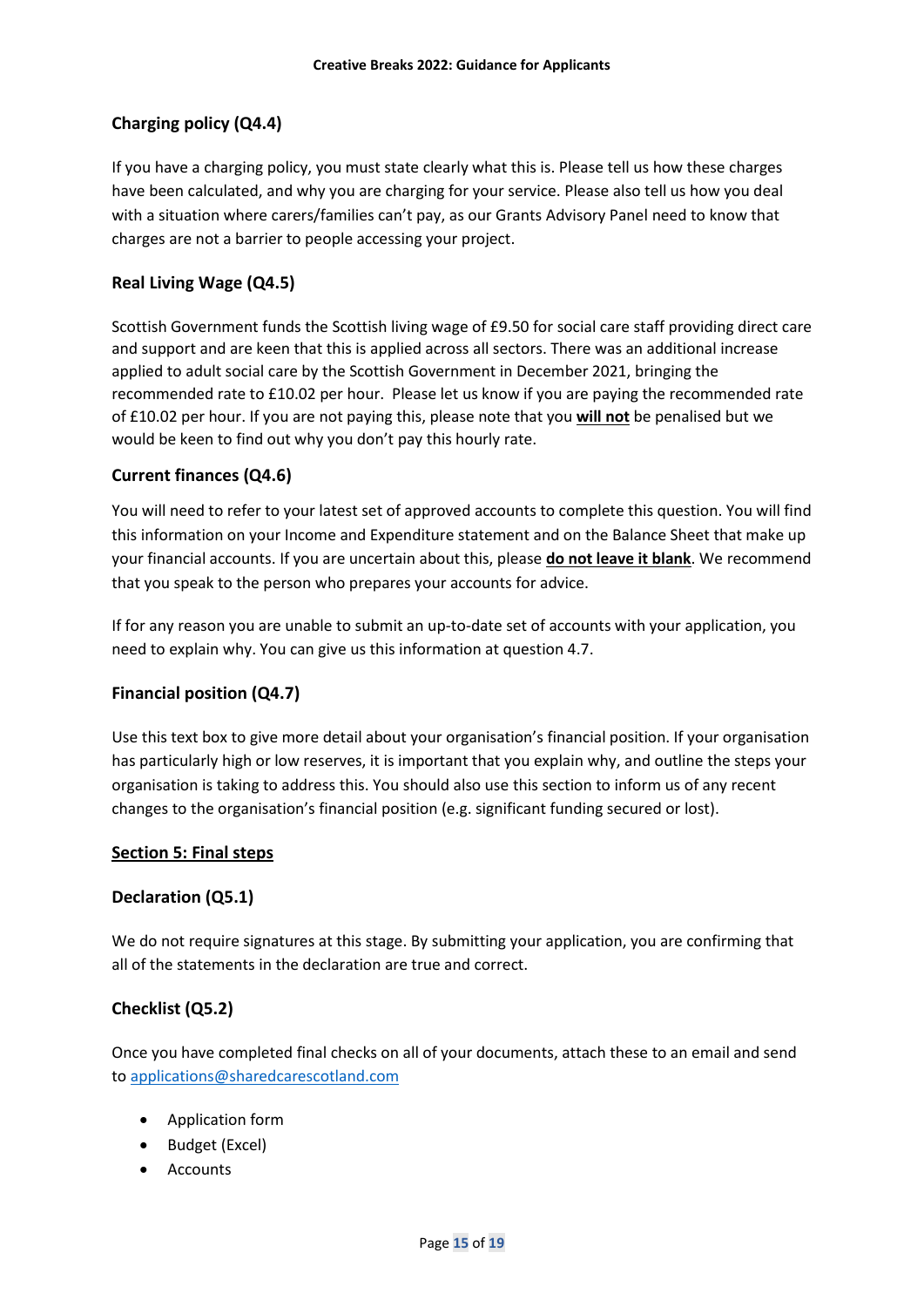- Governing document or constitution
- Job description(s)
- Partnership Agreement if applicable
- Supporting Statement if applicable (if you are attaching separately)

#### **IMPORTANT**

We cannot accept incomplete applications so please ensure that **ALL** documents are submitted in an email before the deadline. **Incomplete applications will be returned to you.**

Email your documents to: [applications@sharedcarescotland.com](mailto:applications@sharedcarescotland.com) by **5pm on Thursday 19th May 2022**. **Late applications will not be accepted.**

You will receive an automated response confirming receipt of your email, and the next steps. If you do not receive this immediately, please check your 'junk' or 'clutter' folder before contacting us.

**The Short Breaks Fund cannot accept responsibility for applications not received.**

## **Help available**

The Short Breaks Fund team is here to help. We know that writing funding applications can take a lot of time and effort and we don't want that to go to waste. We are happy to answer any questions you have about the fund, how to apply and about your proposed project.

We have a range of free resources and toolkits to help you develop your project plan and application. These were all developed in partnership with organisations that have been funded by the Short Breaks Fund, so they are tailored to the needs of organisations just like yours.

- Easy consultation toolkit
- Easy evaluation toolkit
- Unit cost calculator
- Sustainability guide

You can download all of these resources from our website: <https://www.sharedcarescotland.org.uk/resources/tools/>

You can also read about previously funded Creative Breaks projects on our Short Breaks Stories website[: http://shortbreakstories.org.uk/type/creative-breaks-service-development/](http://shortbreakstories.org.uk/type/creative-breaks-service-development/)

#### **Applicant support workshops**

This year all workshops will be delivered on-line. For more information and to book your free place, go to[: https://www.sharedcarescotland.org.uk/shortbreaksfund/creativebreaks/](https://www.sharedcarescotland.org.uk/shortbreaksfund/creativebreaks/)

Keep in touch with any recent developments on Covid-19 on our news page <https://www.sharedcarescotland.org.uk/general/statement-on-covid-19/>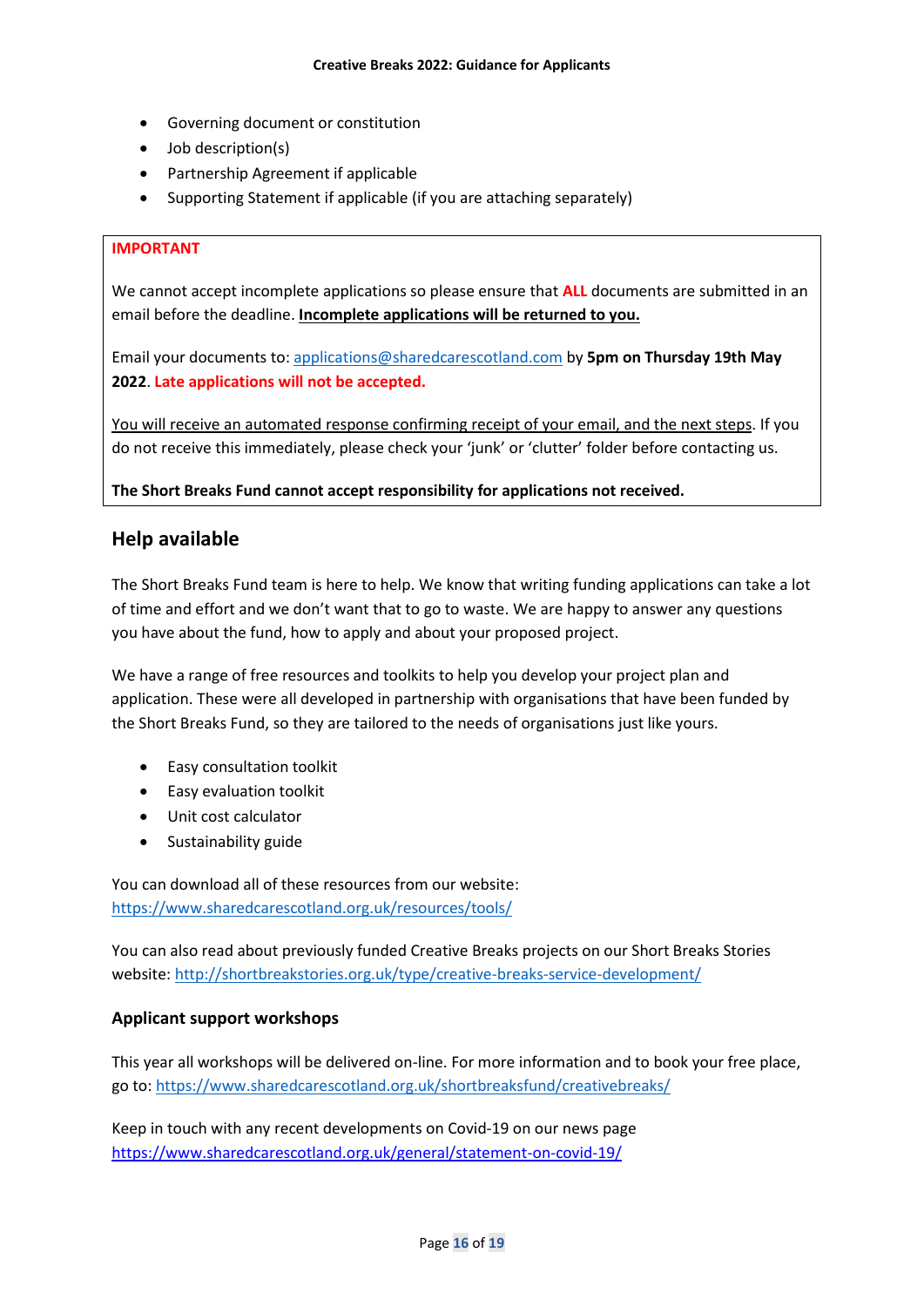## **Phone-in sessions**

We have scheduled a few phone-in sessions when you are welcome to speak to a member of the Short Breaks Fund team to discuss your application in more detail. For more information, go to: <https://www.sharedcarescotland.org.uk/shortbreaksfund/creativebreaks/>

#### **Please note we are unable to comment on draft applications.**

#### **Get in touch**

As the SBF team is still currently working from home, for all other questions and enquiries, please contact our Grants Officer, Amanda Moffat, on [amanda.moffat@sharedcarescotland.com](mailto:amanda.moffat@sharedcarescotland.com)

## **What happens next?**

## **Assessment process**

Once we have completed eligibility checks, applications are passed to our team of independent external grants assessors. The assessor will contact you to arrange a time for a telephone assessment. These calls usually take between 30-60 minutes.

## **Grants Advisory Panel**

Our independent Grants Advisory Panel will meet on **22nd September 2022** to review applications and allocate funding.

#### **Timescales**

You will be notified of the panel's decision week commencing **26th September 2022**. Grants will be issued to successful applicants in **October 2022**. Funded projects must be completed by **30th September 2023.**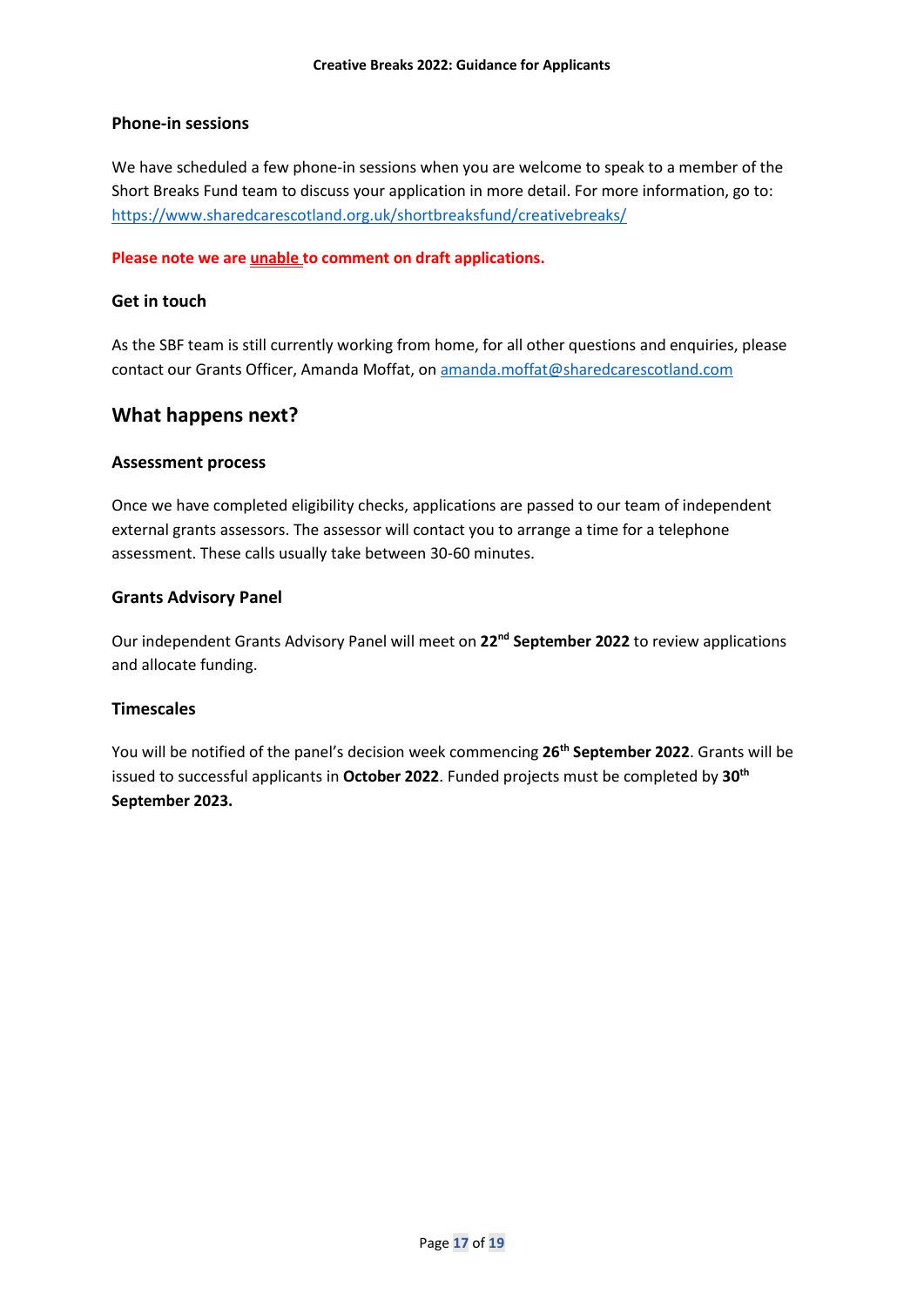## **Glossary:** what do we mean by…?

## **Carer**

A person who provides unpaid care to a family member, partner, friend or neighbour who needs support because of their age, physical or mental illness or disability, and could not manage without this help.

#### **Young carer**

A child or young person up to the age of 18 who provides unpaid care to a family member, partner, friend or neighbour, who needs support because of their age, physical or mental illness or disability, and could not manage without this help.

*For the purposes of determining eligibility of projects to apply for Short Breaks Fund grants, the meaning of (adult) carer and young carer will be as defined by the Carers (Scotland) Act 2016 <sup>3</sup>*

#### **Kinship carer**

Kinship care is when a child is looked after by their extended family or close friends, if they cannot remain with their birth parents. A kinship carer is a person who is related to the child (through blood, marriage, or civil partnership) or a person with whom the child has a pre-existing relationship. PLEASE NOTE: Projects supporting kinship carers are not eligible for Creative Breaks funding unless the kinship carer is looking after a disabled young person over 18 years of age.

#### **Areas of multiple deprivation**

The Scottish Index of Multiple Deprivation (SIMD) identifies areas affected by poverty and inequality across Scotland. For further details and to search by postcode or local area, go to: <http://www.gov.scot/Topics/Statistics/SIMD>

#### **<sup>4</sup>Remote and rural**

Settlements of less than 3,000 people and with a drive time of over 30 minutes to a settlement of 10,000 people are considered 'remote and rural'.

## **5 Short breaks**

A short break can take any number of forms in order to achieve the carer's desired outcomes. The purpose is for carers to have a life outside or alongside their caring role, supporting their health and wellbeing. This also benefits the cared-for person and others (e.g., family members) and sustains the caring relationship.

<sup>3</sup> [Carers \(Scotland\) Act Statutory Guidance](https://www.sharedcarescotland.org.uk/resources/briefings/short-breaks-definition/)

<sup>4</sup> Scottish Government Urban Rural Classification 2014

<sup>&</sup>lt;sup>5</sup> [Short Breaks Definition -](https://www.sharedcarescotland.org.uk/resources/briefings/short-breaks-definition/) Shared Care Scotland